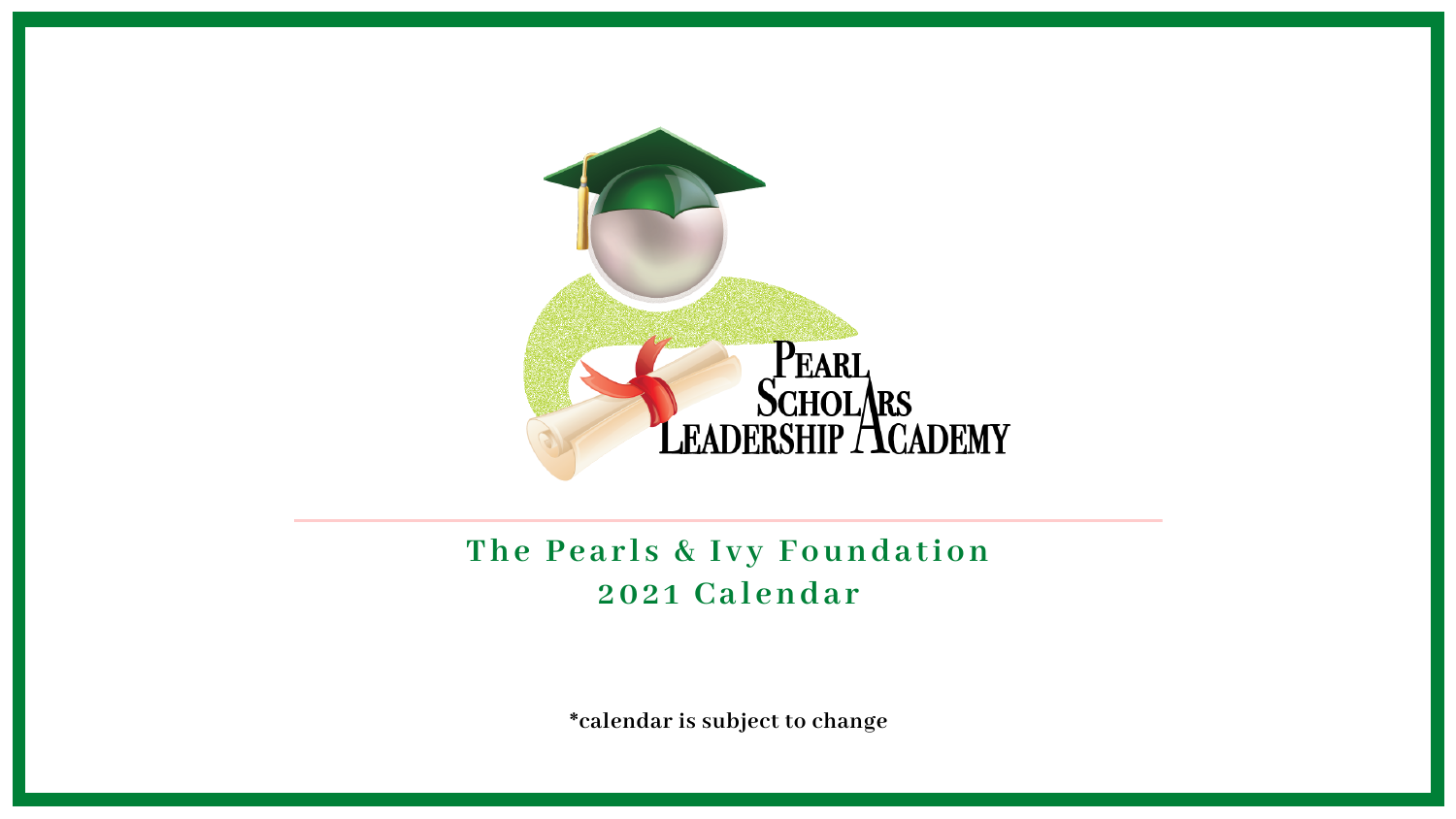### JANUARY

- Saturday, Jan 9, 2021
	- o Introduction & Vision Board
	- Vineyard App Program
- Saturday, Jan 16, 2021
	- o Introduction & Vision Board
	- Vineyard App Program
- Saturday, Jan 23, 2021
	- Vineyard App Program
- Saturday, Jan 30, 2021
	- Vineyard App Program



| SUN | <b>MON</b>                                 | <b>TUE</b>     | WED              | <b>THU</b>     |      | <b>SAT</b>                                                                        |
|-----|--------------------------------------------|----------------|------------------|----------------|------|-----------------------------------------------------------------------------------|
|     |                                            |                |                  |                |      | $\mathbf{2}$                                                                      |
| 3   | $\vert \mathbf{A} \vert$                   | $5\phantom{a}$ | $\boldsymbol{6}$ | $\overline{7}$ | 8    | 9<br><b>Intro &amp; Vision</b><br>10:30A-11:00AM<br>Vineyard App<br>11:00-12:00PM |
| 10  | 11                                         | 12             | 13               | 14             | 15   | 16<br><b>Vineyard App</b><br><b>Mindfulness</b><br>12:00-12:30PM                  |
| 17  | 18<br><b>Martin Luther</b><br>King Jr. Day | 19             | 20               | 21             | $22$ | 23<br><b>Vineyard App</b><br><b>11AM-12PM</b>                                     |
| 24  | 25                                         | 26             | 27               | 28             | 29   | 30<br><b>Vineyard App</b><br><b>11AM-12PM</b>                                     |

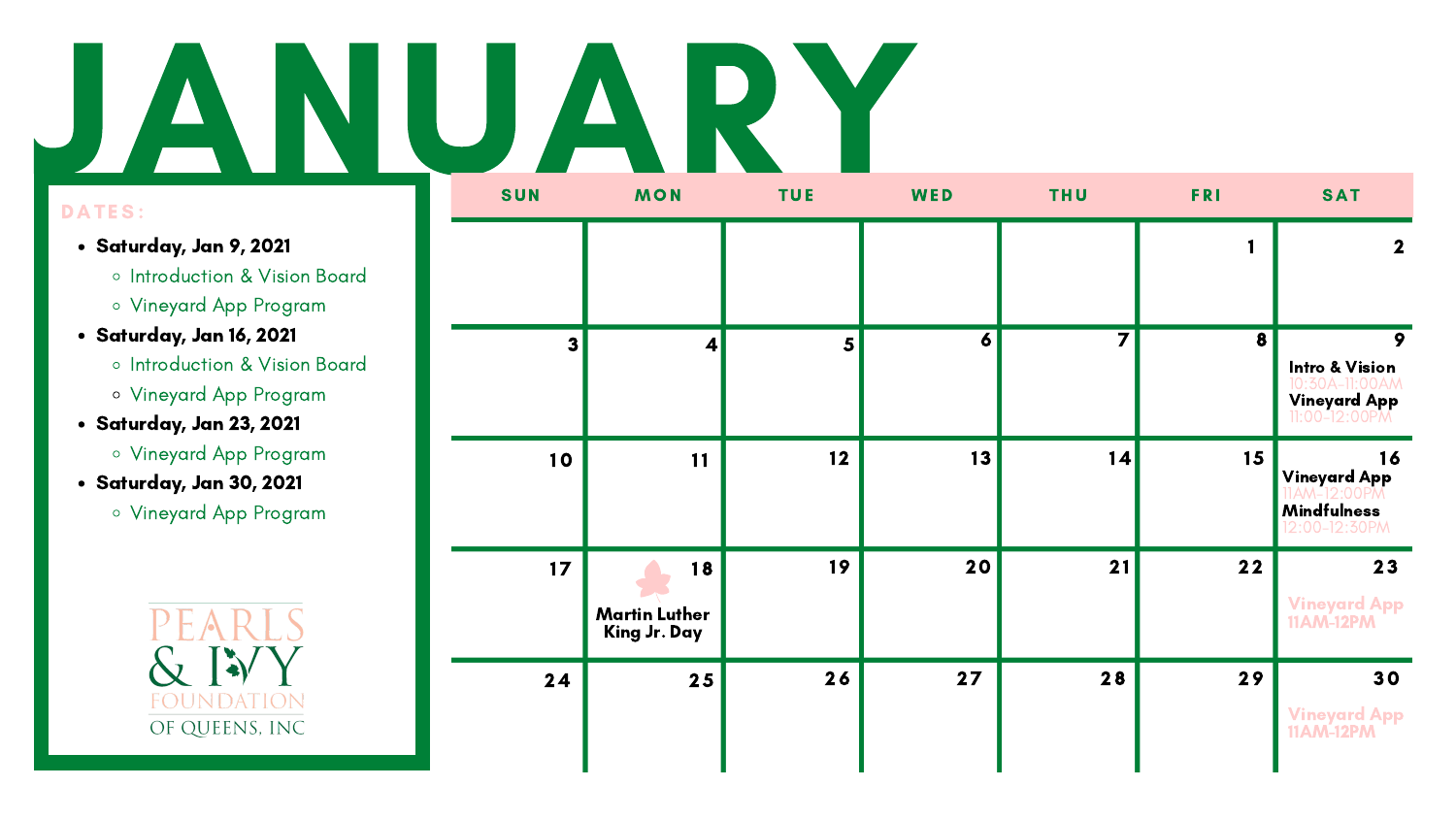# DATES:

|  |                          | SUN MON TUE WED          |    |              | <b>Example 20 THU Reserve FRI</b> |                | <b>SAT</b>                                                                     |  |
|--|--------------------------|--------------------------|----|--------------|-----------------------------------|----------------|--------------------------------------------------------------------------------|--|
|  |                          | $\overline{\mathbf{2}}$  |    | $\mathbf{3}$ | $\boldsymbol{4}$                  | $5\phantom{1}$ | $\boldsymbol{6}$<br><b>Vineyard App</b><br><b>Mindfulness</b><br>12:00-12:30PM |  |
|  |                          | $\vert 8 \vert$          | 9  | 10           | 11                                | 12             | 13<br><b>Vineyard App</b><br><b>11AM-12PM</b>                                  |  |
|  | 14<br>Valentine's<br>Day | 15<br>President's<br>Day | 16 | 17           | 18                                | 19             | 20<br><b>Vineyard App</b><br><b>Mindfulness</b><br>12:00-12:30PM               |  |
|  | 21                       | $22$                     | 23 | 24           | 25                                | 26             | 27<br><b>Vineyard App</b><br><b>11AM-12PM</b>                                  |  |
|  | 28                       |                          |    |              |                                   |                |                                                                                |  |

- Saturday, Feb 6, 2021
	- Vineyard App Program
	- Mindfulness
- Saturday, Feb 13, 2021
	- Vineyard App Program
- Saturday, Feb 20, 2021
	- Vineyard App Program
	- Mindfulness
- Saturday, Feb 27, 2021
	- Vineyard App Program

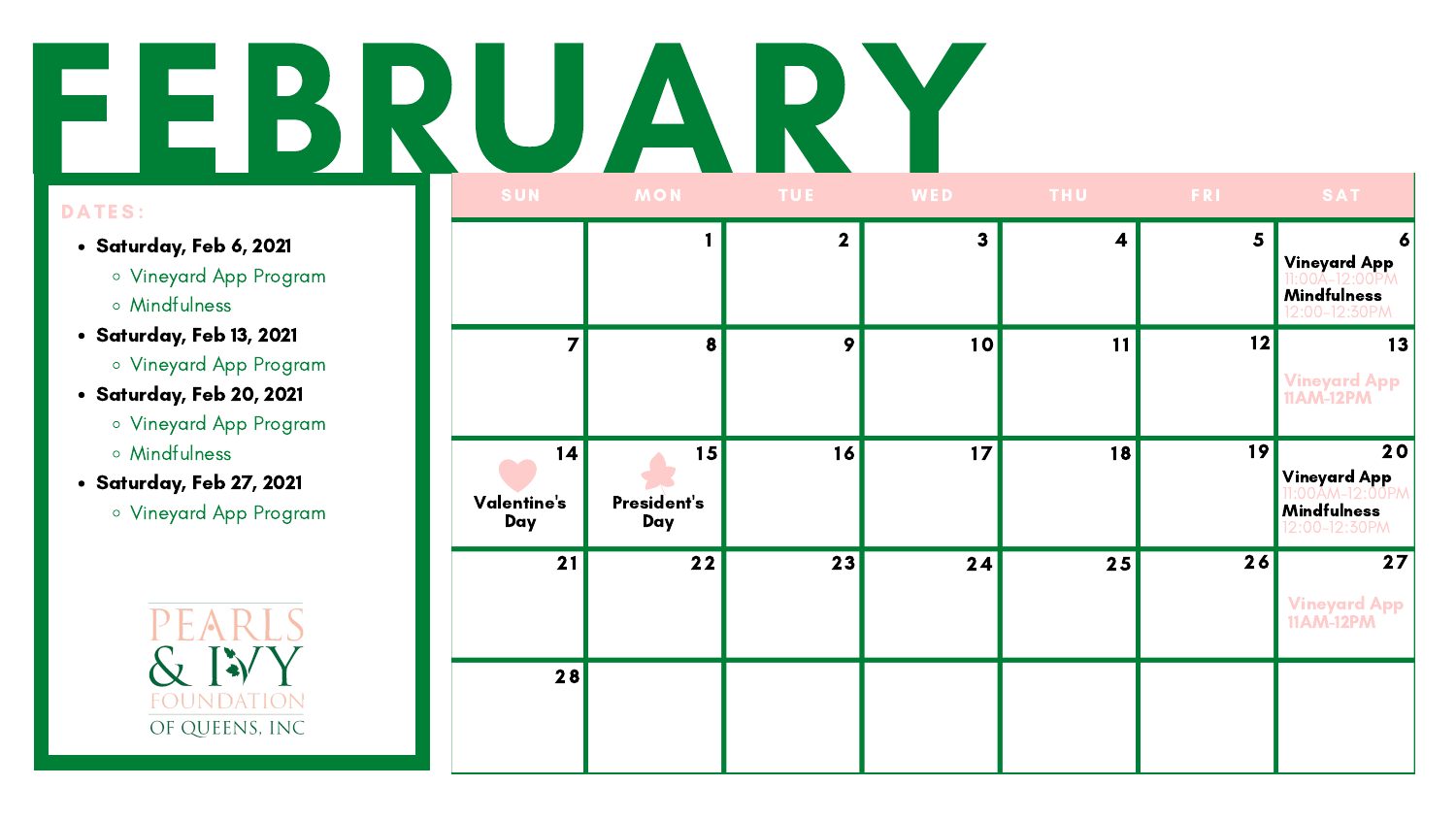# MARCH

- Saturday, Mar 6, 2021
	- Vinyard App Program
	- Mindfulness
- Saturday, Mar 13, 2021
	- Vinyard App Program
- Saturday, Mar 20, 2021
	- STEM Careers
	- Mindfulness
- Saturday, Mar 27, 2021
	- Parliamentary Procedure



|                                | SUN MON TUE WED |                  |                                                |                  | <b>THU FRI</b>          | SAT                                                                           |
|--------------------------------|-----------------|------------------|------------------------------------------------|------------------|-------------------------|-------------------------------------------------------------------------------|
|                                |                 | $\boldsymbol{2}$ | $\mathbf{3}$                                   | $\boldsymbol{4}$ | $\overline{\mathbf{5}}$ | $\bullet$<br><b>Vineyard App</b><br><b>Mindfulness</b><br>12:00-12:30PM       |
|                                | 8               | $\boldsymbol{9}$ | 10                                             | 11               | 12                      | 13<br><b>Vineyard App</b><br><b>11AM-12PM</b>                                 |
| 4 <br>Daylight<br>Savings Time | 15              | 16               | 17 <sup>2</sup><br><b>St. Patrick's</b><br>Day | 18               | 19                      | 20<br><b>STEM Careers</b><br>M-12:00PM<br><b>Mindfulness</b><br>12:00-12:30PM |
| 21                             | 22              | 23               | 24                                             | 25               | 26                      | 27<br>Parl. Proc.<br><b>P&amp;I Academy</b><br><b>11AM-12PM</b>               |
| 28                             | 29              | 30               | 31                                             |                  |                         |                                                                               |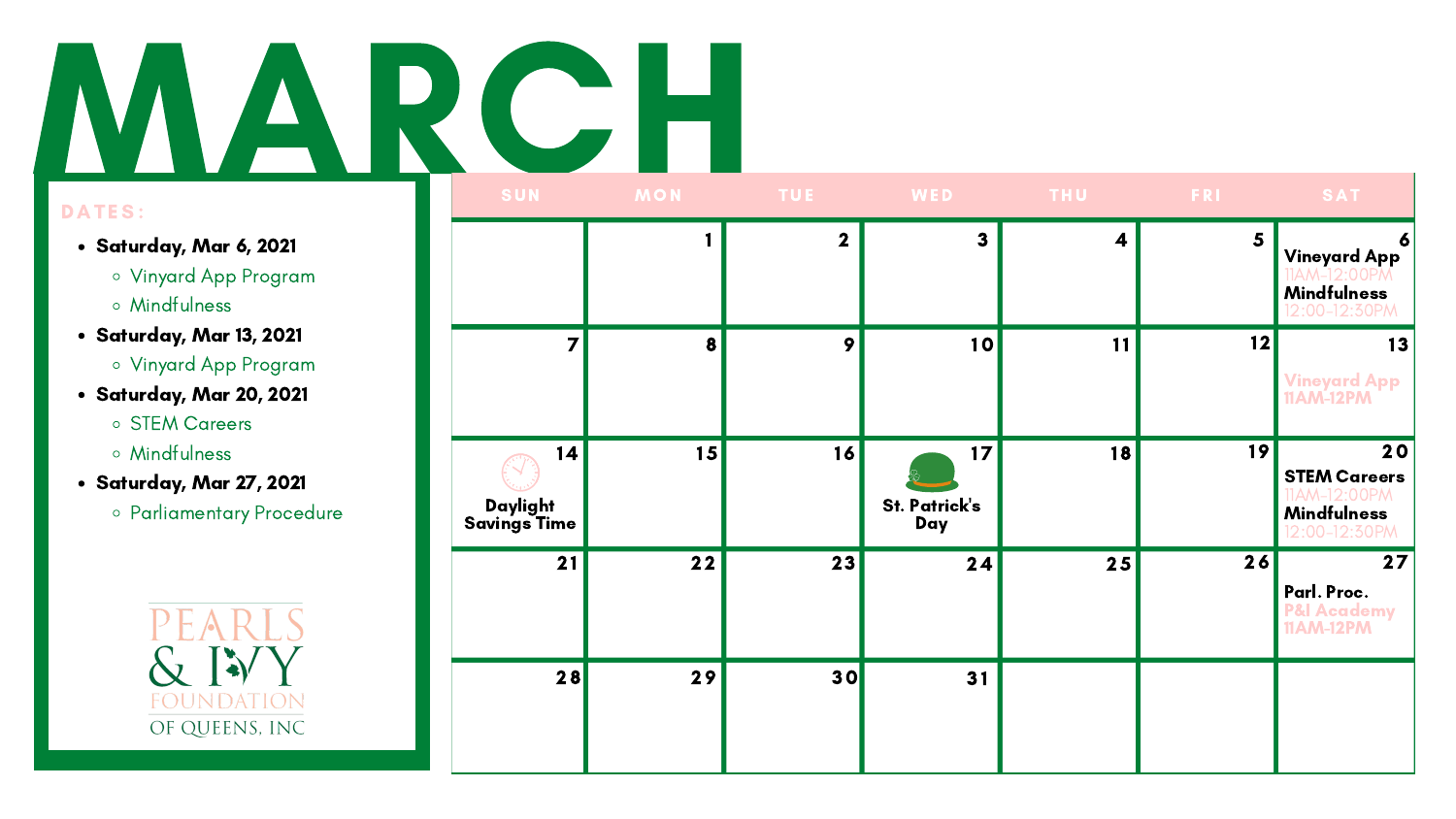### A P R I

| SUN                                      | <b>MON</b>      | <b>TUE</b>       | WED            | THU                        | <b>FRI</b>                                    | SAT                                                                                      |
|------------------------------------------|-----------------|------------------|----------------|----------------------------|-----------------------------------------------|------------------------------------------------------------------------------------------|
|                                          |                 |                  |                | <b>April Fool's</b><br>Day | $\overline{\mathbf{2}}$<br><b>Good Friday</b> | $\vert 3 \vert$                                                                          |
| $\overline{\mathbf{4}}$<br><b>Easter</b> | $\vert 5 \vert$ | $\boldsymbol{6}$ | $\overline{7}$ | 8                          | 9                                             | 10<br><b>Image Mod.</b><br>P&I Academy<br><b>11AM-12PM</b>                               |
| 11                                       | 12              | 13               | 4              | 15                         | 16                                            | 17 <sup>17</sup><br>Image Mod.<br>$11.00A-12.00F$<br><b>Mindfulness</b><br>12:00-12:30PM |
| 18                                       | 19              | 20               | 21             | $\overline{22}$            | 23                                            | 24<br><b>HBCU Mod.</b><br>P&I Academy<br><b>11AM-12PM</b>                                |
| $\overline{25}$                          | 26              | $\overline{27}$  | 28             | 29                         | 30                                            |                                                                                          |

- Saturday, Apr 3, 2021
	- NO PROGRAM
- Saturday, Apr 10, 2021
	- **o** Image Module
- Saturday, Apr 17, 2021
	- **o** Image Module
	- Mindfulness
- Saturday, Apr 24, 2021
	- H B C U M o d ule

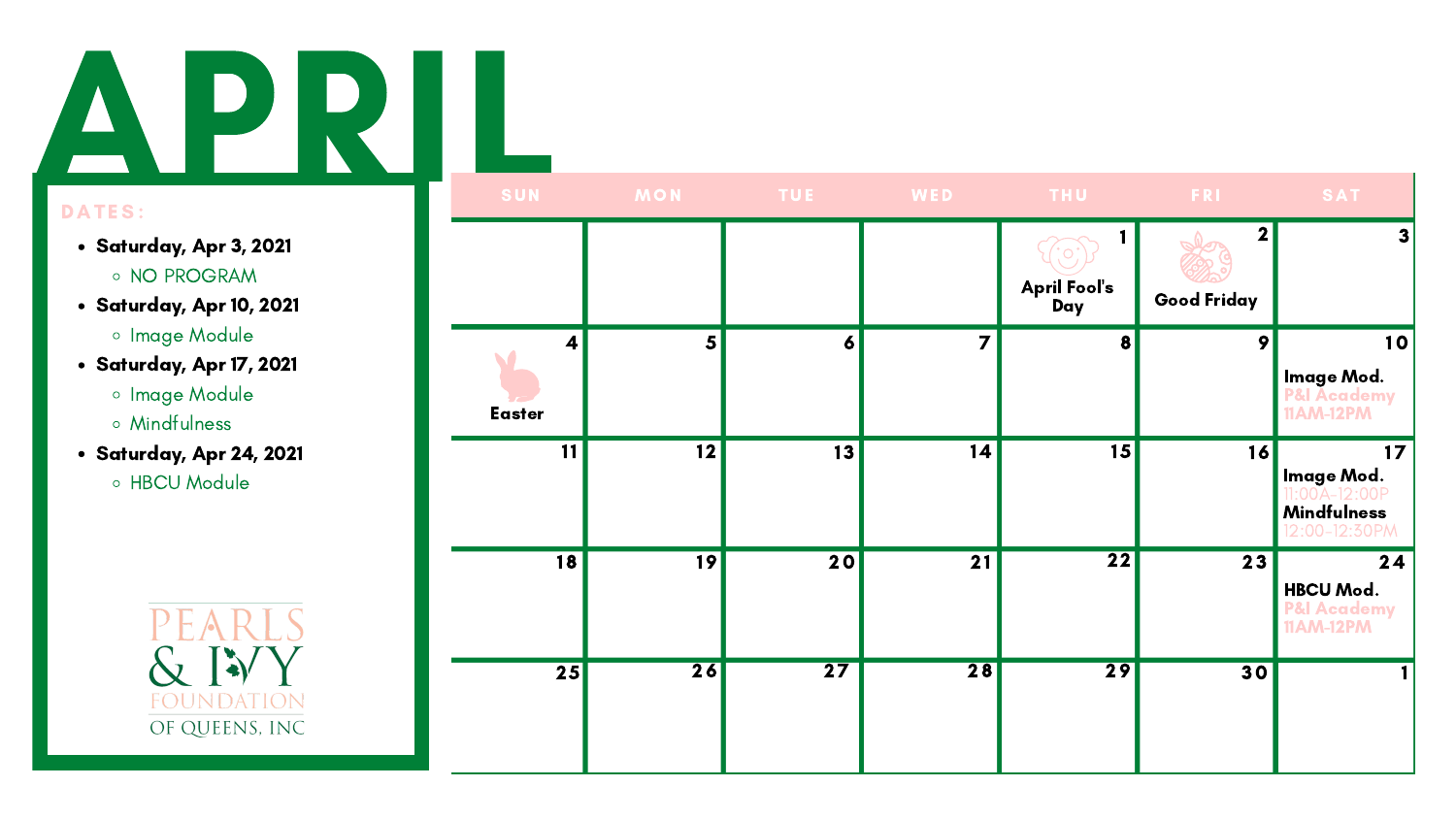# MAN

|                          | SUN MON TUE WED THU FRI |                          |                 |                 |    | SAT                                                                     |  |
|--------------------------|-------------------------|--------------------------|-----------------|-----------------|----|-------------------------------------------------------------------------|--|
|                          |                         |                          |                 |                 |    | Civic Mod.<br>:00A-12:00P<br>Mindfulness<br>12:00-12:30PM               |  |
| $\overline{\mathbf{2}}$  | 3 <sup>1</sup>          | $\vert \mathbf{A} \vert$ | $\vert 5 \vert$ | $\vert$ 6       | 7  | 8<br>Civic Mod.<br><b>P&amp;I Academy<br/>11AM-12PM</b>                 |  |
| 9<br><b>Mother's Day</b> | 10                      | 11                       | 12              | 13              | 14 | 15<br>Civic Mod.<br>1:00A-12:00P<br><b>Mindfulness</b><br>12:00-12:30PM |  |
| 16                       | 17                      | 18                       | 19              | $\overline{20}$ | 21 | $22$<br><b>CAP</b><br><b>P&amp;I Academy</b><br>11AM-12PM               |  |
| 23                       | 24                      | 25                       | 26              | 27              | 28 | 29                                                                      |  |

- Saturday, May 1, 2021
	- Civic Module
	- Mindfulness
- Saturday, May 8, 2021
	- Civic Module
- Saturday, May 15, 2021
	- Civic Module
	- Mindfulness
- Saturday, May 22, 2021
	- C A P M o d ule